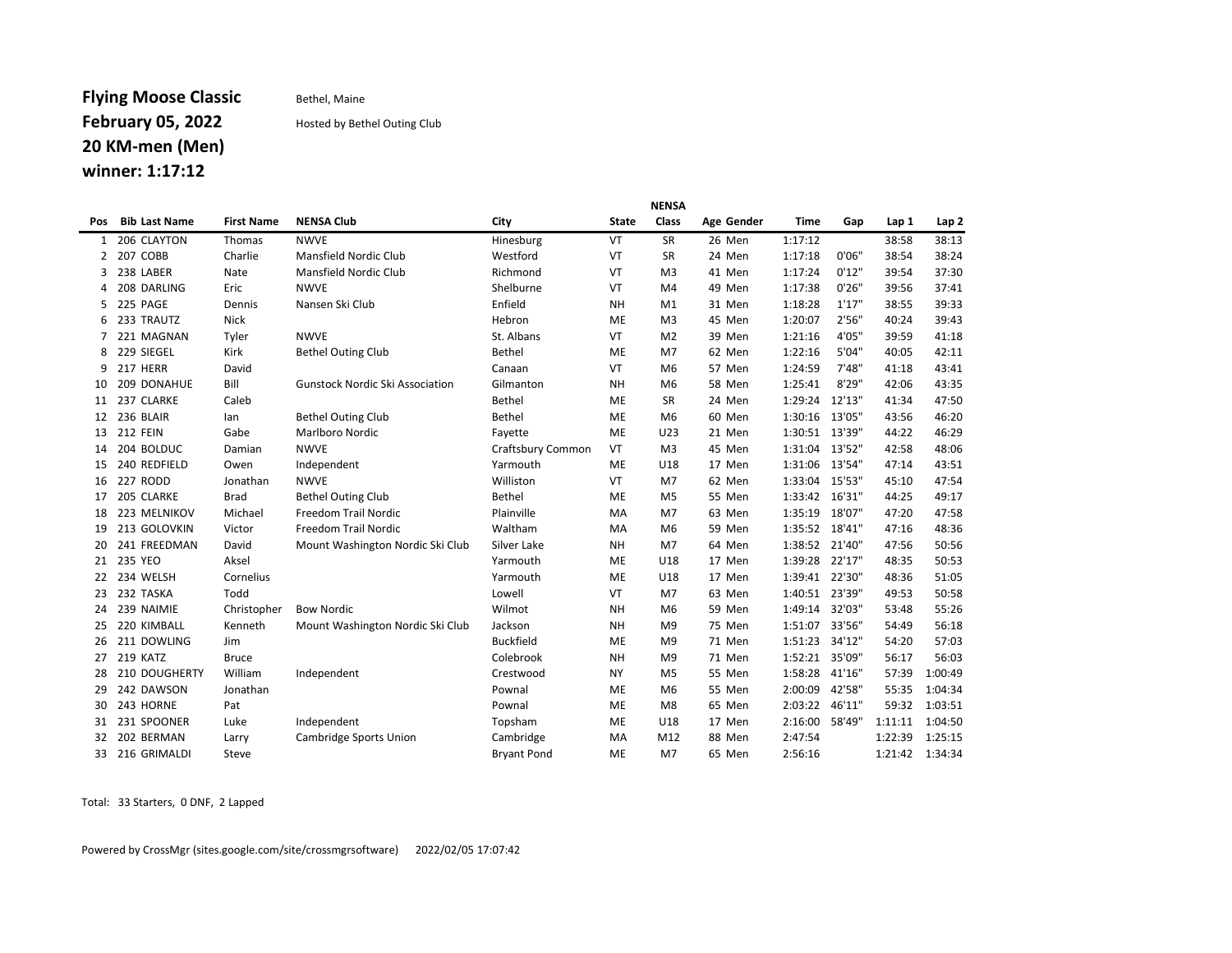## **Flying Moose Classic** Bethel, Maine **February 05, 2022** Hosted by Bethel Outing Club 20 KM-wm (Women) winner: 1:27:44

#### Pos Bib Last Name First Name NENSA Club City City State Class A Age Gender Time Gap Lap 1 Lap 2 1 226 PRIBRAM Sarah NWVE Shelburne VT M5 54 Women 1:27:44 42:55 44:49 2 222 MCELROY Kaitlyn Bethel Outing Club Bethany OK M2 37 Women 1:29:01 1'17" 43:04 45:57 3 218 HOTOPP Alice My Team / Club is not listed. Orono ME SR 29 Women 1:40:49 13'04" 46:59 53:49 4 224 OCLAIR Sophie Fort Kent Outdoor Center Fayette ME U20 20 Women 1:56:02 28'18" 56:24 59:38 5 230 SMITH Laurel Mount Washington Nordic Ski Club Jackson NH M7 64 Women 2:02:20 34'36" 1:00:37 1:01:43 6 214 GOOD Cipperly NWVE Searsport ME M3 44 Women 2:05:19 37'34" 1:00:27 1:04:52 7 201 BARRON Jane Kingfield ME M7 64 Women 2:28:34 1h0'50" 1:07:46 1:20:48 8 244 RYAN Madeleine Independent Glen NH M7 64 Women 2:43:35 1h15'50" 1:18:39 1:24:56 9 203 BERMAN Sara Mae Cambridge Sports Union Cambridge MA M12 86 Women 3:46:37 1:48:35 1:58:02

NENS

Total: 9 Starters, 0 DNF, 1 Lapped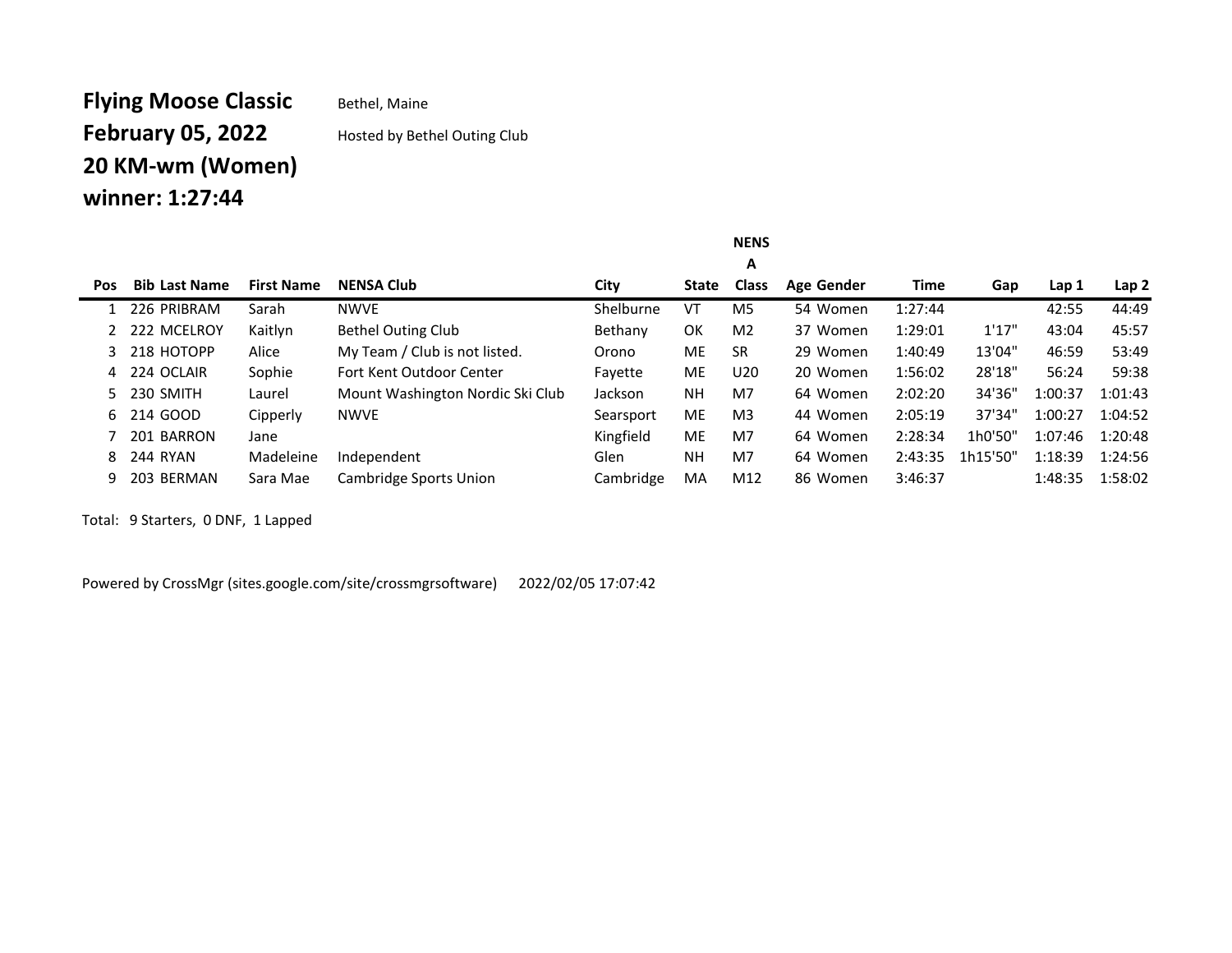# **Flying Moose Classic** Bethel, Maine February 05, 2022 Hosted by Bethel Outing Club 10 KM-men (Men) winner: 40:52

Pos Bib Last Name First Name NENSA Club City State Class Age Gender Time Gap Lap 1 102 BROWN Ian Bethel ME U16 15 Men 40:52 40:52 103 BROWN William Bethel ME U16 15 Men 47:07 6'16" 47:07 114 WATERMAN John New Gloucester ME M3 44 Men 49:45 8'54" 49:45 104 CHALMERS David Independent Yarmouth ME M3 44 Men 52:08 11'17" 52:08 106 CHALMERS Jackie Independent Yarmouth ME Grade 5-6 12 Men 53:32 12'40" 53:32 105 CHALMERS Eli Independent Yarmouth ME Grade 5-6 12 Men 57:19 16'27" 57:19 115 WATERMAN Noel New Gloucester ME Grade 3-4 10 Men 1:03:35 22'44" 1:03:35 101 BARTON Muzzy Cape Elizabeth ME M8 70 Men 1:18:36 37'45" 1:18:36

NENSA

Total: 8 Starters, 0 DNF, 0 Lapped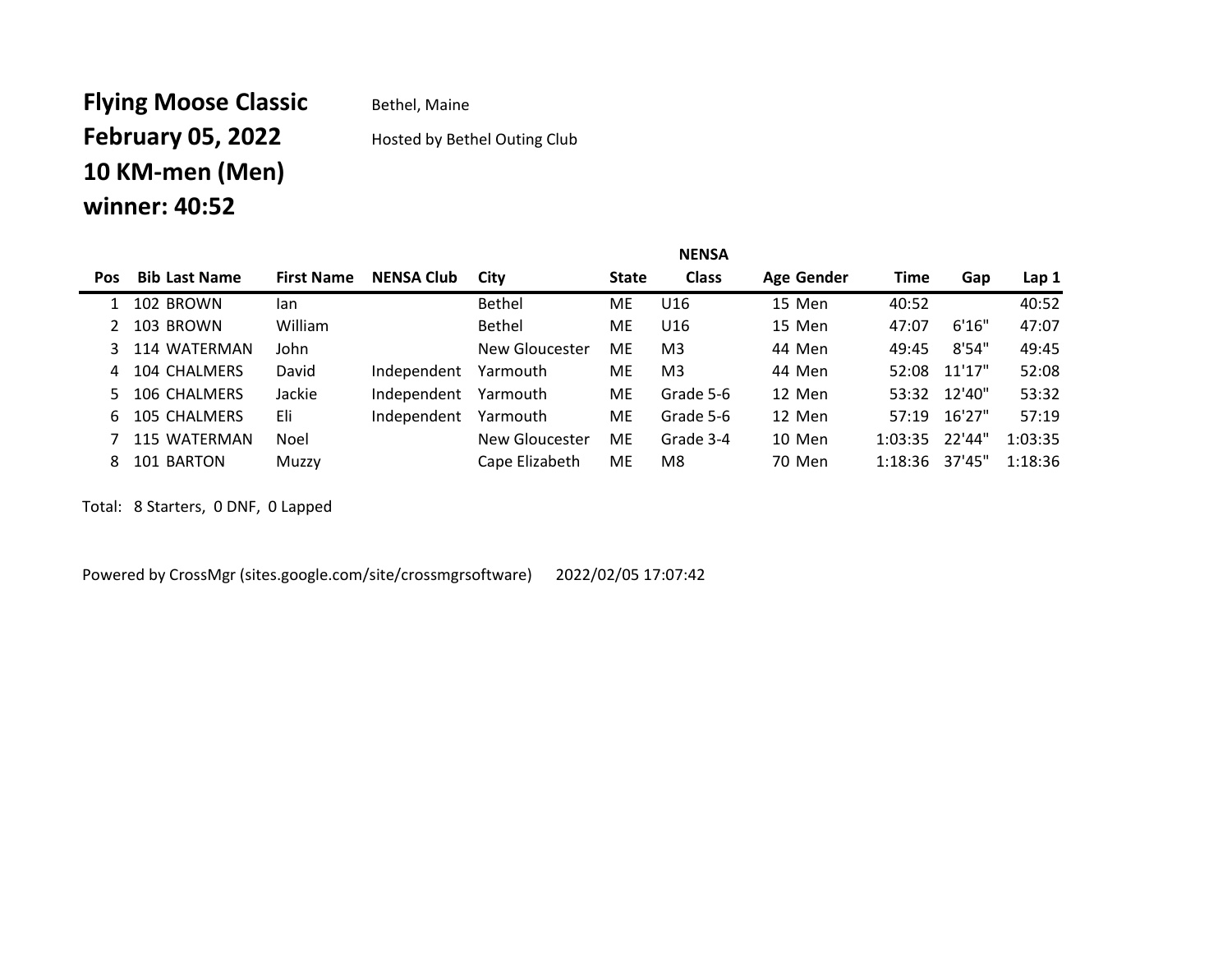# Flying Moose Classic Bethel, Maine February 05, 2022 Hosted by Bethel Outing Club 10 KM-wm (Women) winner: 48:42

|            |                      | <b>NENSA</b>      |                   |                |              |                |            |         |        |         |
|------------|----------------------|-------------------|-------------------|----------------|--------------|----------------|------------|---------|--------|---------|
| <b>Pos</b> | <b>Bib Last Name</b> | <b>First Name</b> | <b>NENSA Club</b> | City           | <b>State</b> | <b>Class</b>   | Age Gender | Time    | Gap    | Lap 1   |
|            | 1 110 GROHMAN        | <b>Hannah</b>     | Gould Academy     | <b>Bethel</b>  | ME.          | U16            | 16 Women   | 48:42   |        | 48:42   |
|            | 2 116 TREISS         | Cora              |                   | <b>Berlin</b>  | NΗ           | U20            | 18 Women   | 55:16   | 6'33"  | 55:16   |
|            | 3 113 WATERMAN       | Ida               |                   | New Gloucester | ME           | Grade 7-8      | 13 Women   | 57:03   | 8'20"  | 57:03   |
| 4          | 107 CHALMERS         | Louisa            | Independent       | Yarmouth       | ME.          | Grade 3-4      | 10 Women   | 1:00:50 | 12'07" | 1:00:50 |
|            | 5 108 CHALMERS       | Margie            | Independent       | Yarmouth       | <b>ME</b>    | M <sub>3</sub> | 44 Women   | 1:00:57 | 12'14" | 1:00:57 |
| 6.         | 112 WATERMAN         | Hazel             |                   | New Gloucester | ME           | Grade 5-6      | 11 Women   | 1:06:54 | 18'12" | 1:06:54 |
|            | 117 WILSON           | Amv               |                   | <b>Berlin</b>  | NΗ           | M <sub>5</sub> | 51 Women   | 1:16:22 | 27'40" | 1:16:22 |

Total: 7 Starters, 0 DNF, 0 Lapped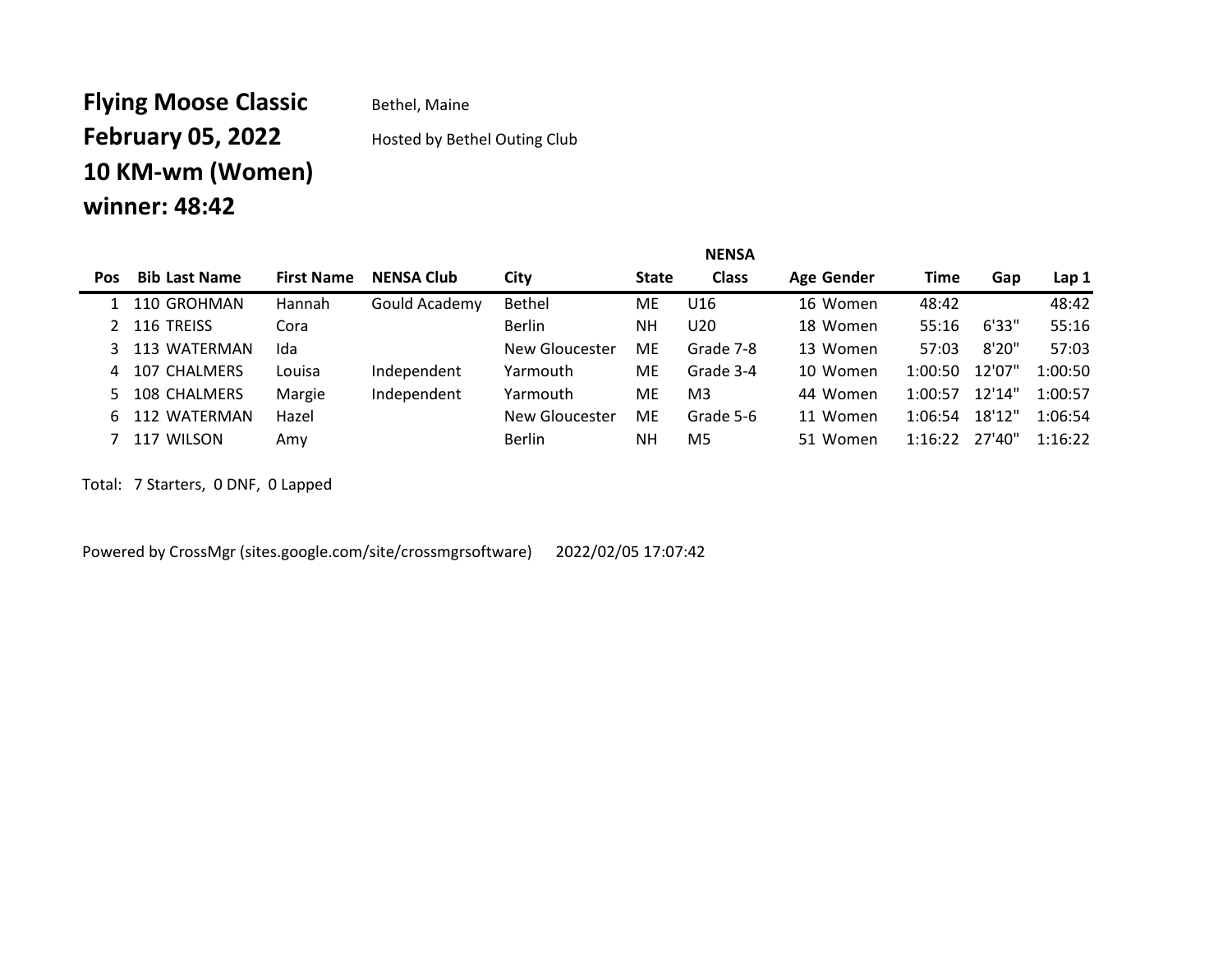Flying Moose Classic Bethel, Maine February 05, 2022 Hosted by Bethel Outing Club 2.5 KM Youth Timed-boys (Men) winner: 13:53

|            |                      |                   |                           |               |              | <b>NENSA</b> |            |             |         |                  |
|------------|----------------------|-------------------|---------------------------|---------------|--------------|--------------|------------|-------------|---------|------------------|
| <b>Pos</b> | <b>Bib Last Name</b> | <b>First Name</b> | <b>NENSA Club</b>         | Citv          | <b>State</b> | <b>Class</b> | Age Gender | <b>Time</b> | Gap     | Lap <sub>1</sub> |
|            | 310 LABER            | <b>Finn</b>       | Mansfield Nordic Club     | Richmond      | VT           | Grade 3-4    | 9 Men      | 13:53       |         | 13:53            |
|            | 304 CROOKER          | Abe               | <b>Bethel Outing Club</b> | Bethel        | ME           | Grade 3-4    | 10 Men     | 14:03       | 0'10"   | 14:03            |
|            | 303 COLBY            | Will              |                           | Bethel        | ME           | Grade 3-4    | 10 Men     | 14:30       | 、 0'37" | 14:30            |
| 4          | 309 STACK            | Preston           | <b>Bethel Outing Club</b> | <b>Bethel</b> | ME           | Grade 1-2    | 8 Men      | 22:37       | 8'44"   | 22:37            |

NENSA

Total: 4 Starters, 0 DNF, 0 Lapped

 $\blacksquare$